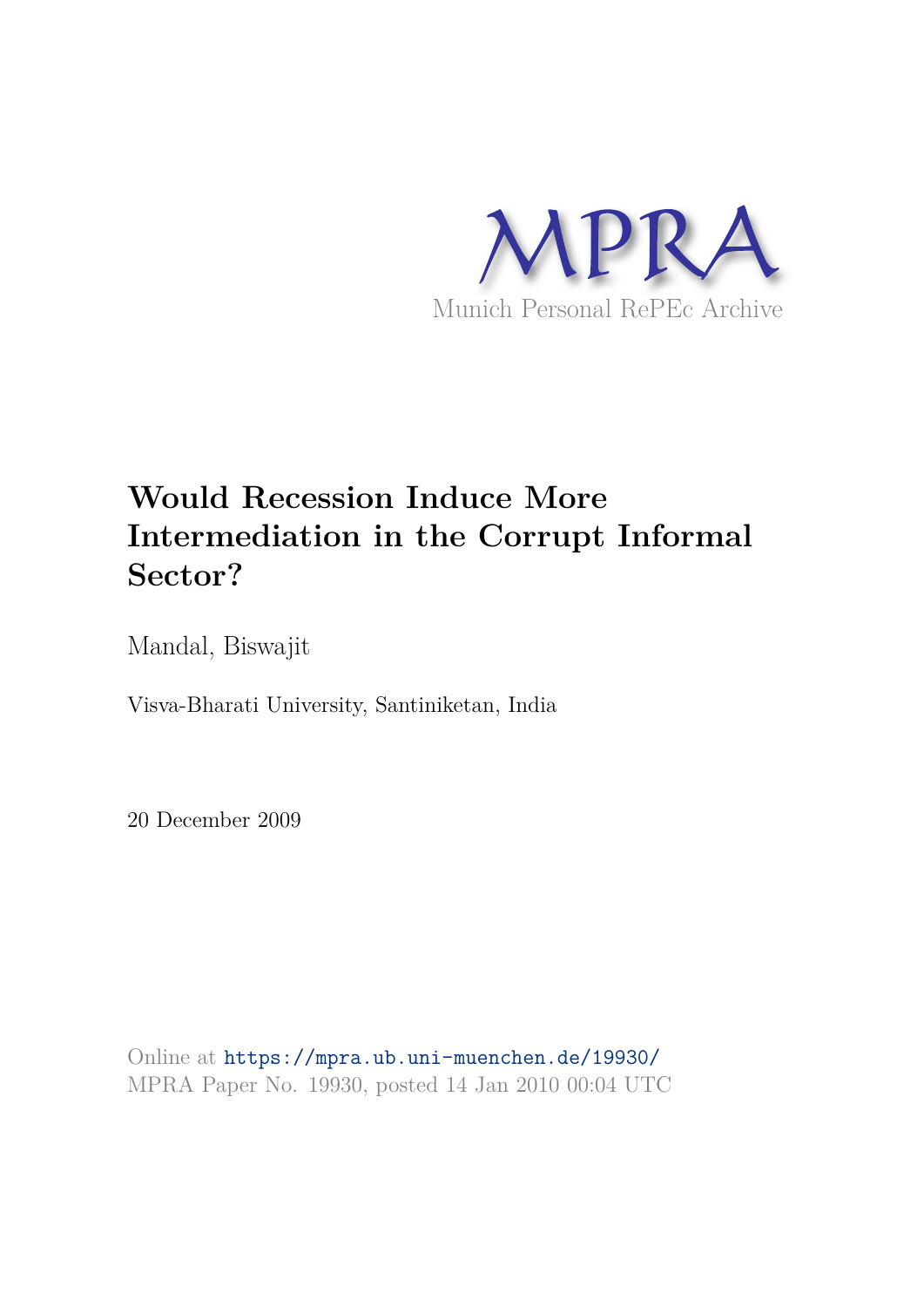# **Would Recession Induce More Intermediation in the Corrupt Informal Sector?**

Biswajit Mandal *Visva-Bharati University, Santiniketan India* 

Corresponding Author: BISWAJIT MANDAL, Department of Economics & Politics, Visva-Bharati University, Santiniketan, India, 731235, Telephone: (+91) 03463262751-56 Extn. 405 E-mail: biswajiteco@gmail.com / biswajit.mandal@visva-bharati.ac.in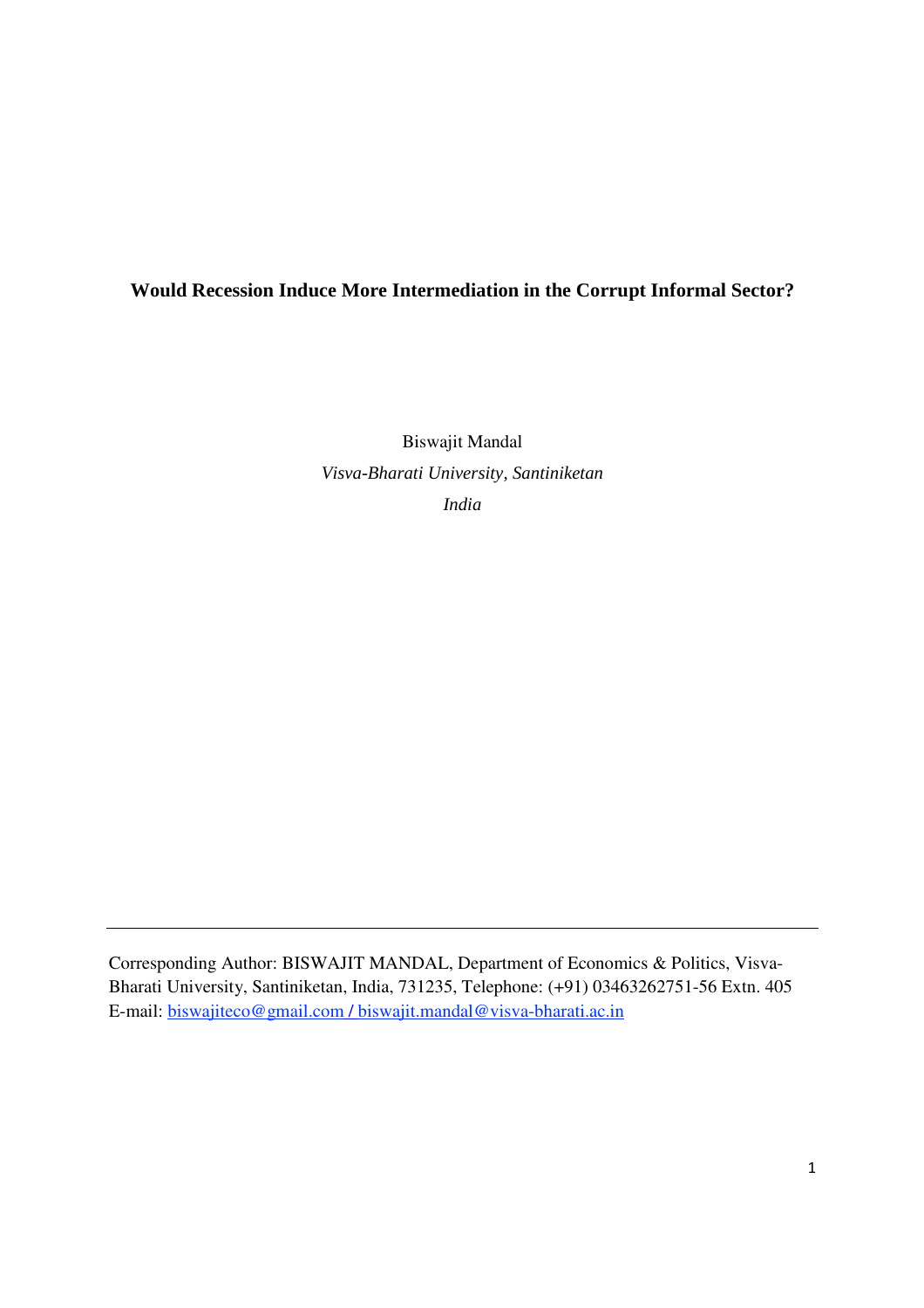#### **Would Recession Induce More Intermediation in the Corrupt Informal Sector?**

### **Abstract**

In this paper my endeavor is to give you an idea about the upshot of a recessionary phase on the intermediation activity which is required for the survival of the informal fragment of the society. Informal part of the economy covers a large chunk of the total economic activities in any stylized developing economy. Therefore it is imperative to check possible consequences of recession on this subdivision because intermediation also requires unskilled work force which need to be pulled out from the productive spectrum. In doing so I would be using the hybrid of standard Heckscher - Ohlin and Specific Factor general equilibrium models of trade. I would also strive to focus on the wageinequality paradigm.

Key words: *International Trade; Corruption; Informal sector; General Equilibrium.* JEL classification: *F11; D73; O17; D5.*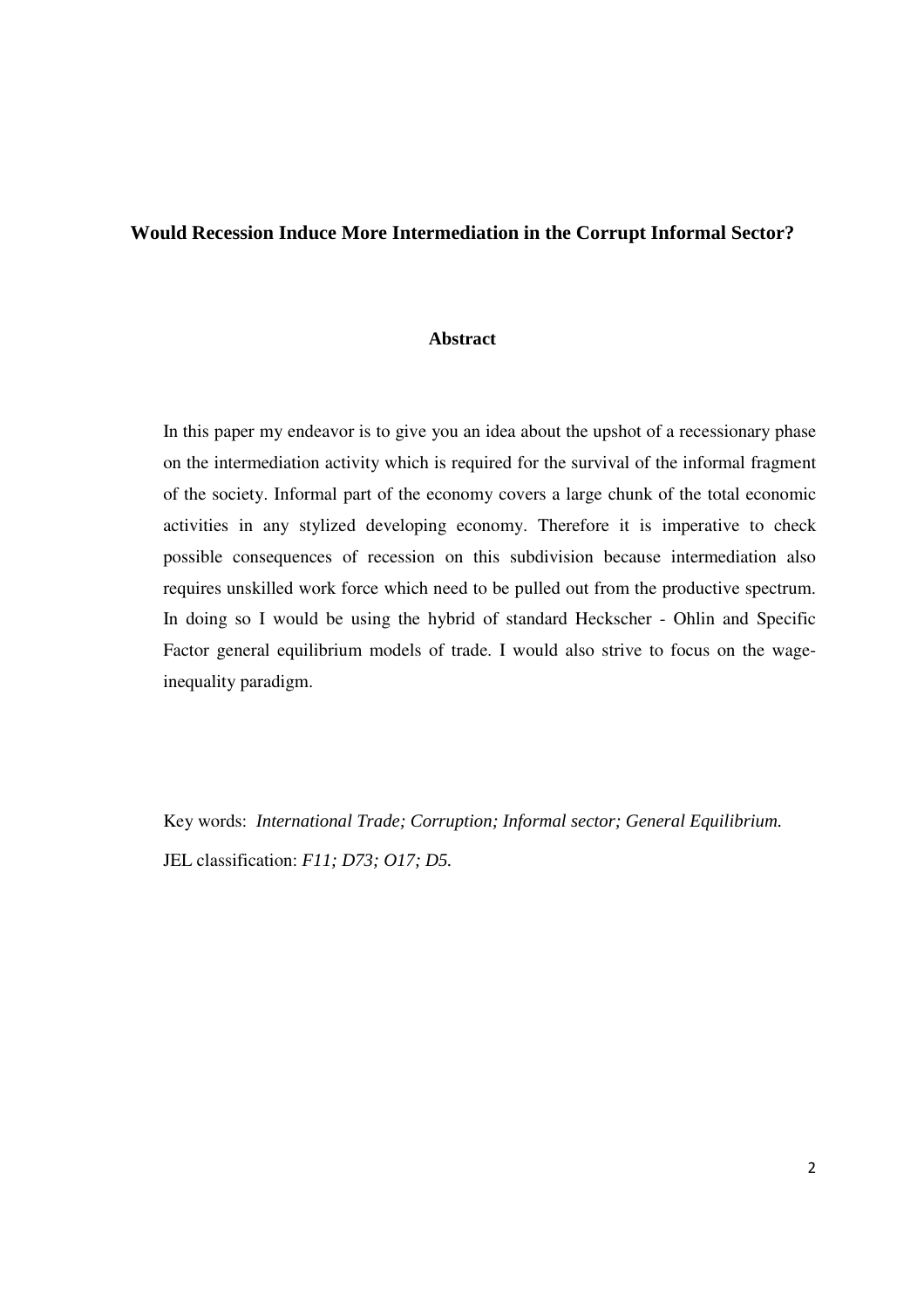#### **1. INTRODUCTION**

Recession and the consequent effects on different economics have grabbed the attention of the development economists across the globe in the recent past. Most of the economies on the both sides of the Atlantic are severely affected by the global financial crisis led recession with the exception of some developing economies such as India. Since the main channels through which recessionary impacts are trickled down from USA to other developed and developing countries are trade-based, mainly trade economists are more interested than others in tracing out the possible fall outs. In this paper my prime focus would be the developing economy where both formal and informal fragments exist in tandem. Sometimes informal activities cover the major chunk of total economic functions (e.g. 90% of Indian economy comes under informal segment if agriculture is taken into account). Formal goods are customarily considered as traded whereas the informal goods are non-traded per se. empirical supports for formal sectors' happenings could be easily availed from secondary data source but for the informal activities it is very difficult to provide with the statistical findings. Because, by definition informal activities are unregistered and extra-legal, if not illegal. A few papers have already been written to capture the post-recession reality of the developing nations that comprises of both formal and informal zones. Mandal (2009b), Chaudhuri (2009) and Marjit et al (2009) have nicely brought into the concept of informal sector in a standard theoretical model and explained some likely consequences. Mandal (2009b) has shown that informal workers actually benefit from the recession whereas the capitalist are the worst sufferers. In the output front informal segment, in fact, expands whereas formal unskilled segment must contract. On the other hand Chaudhuri (2009), using a Harris-Todaro kind of framework has explained how recession could put a mark on the informal workers. Again Marjit et al (2009) included a tradeable informal good in a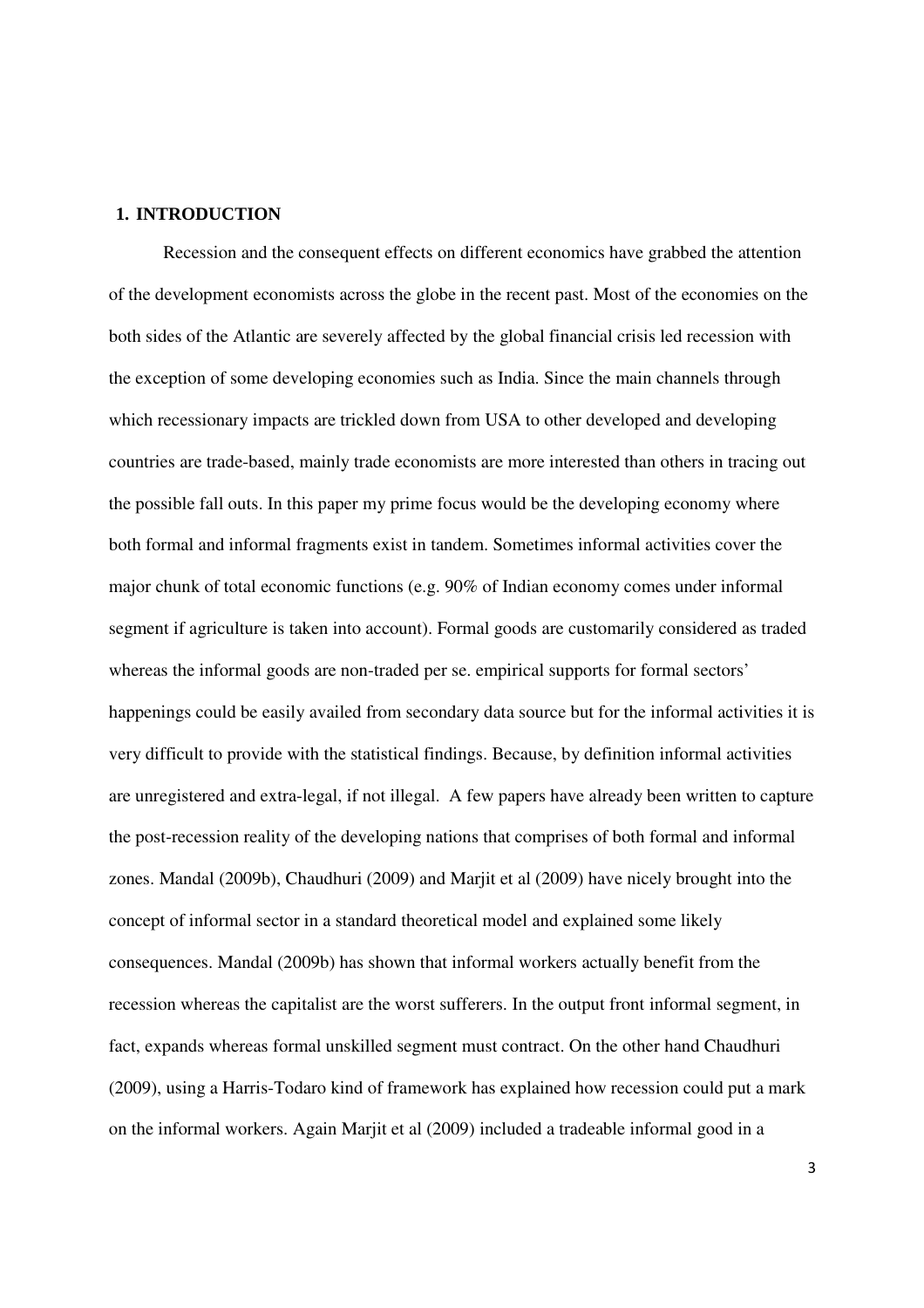general equilibrium model to check the robustness of an increase in informal wage due to recession.

However, none of the existing papers attempted to capture another reality: informal sector is always beset with extortion or corruption as the survival of the so-called extra-legal activity crucial depends on the negotiation between informal producers and administrators. One may easily argue over the type of corruption, nature of negotiation required in this fragment but the undeniable fact is that corruption related extortion is omnipresent in the informal counter part of the society.<sup>1</sup> This sort of intermediation or manipulation is precisely done by a group of labor who are termed as intermediators or extortionists. In this model no skilled workers are used in manipulation linked works. Intermediators are paid out of the price of informal good(s). I shall try to invoke this phenomenon in a standard trade theoretic general equilibrium set up. Two earlier papers by Marjit and Mandal (2008), Mandal and Marjit (2010) and Mandal (2009a) have used the similar notion to consider such an issue of corruption.

The current papers uses the Heckscher-Ohlin nugget kind of framework developed in Gruen and Corden (1970), Jones and Marjit (1992, 2009) that resembles complementarity structure. This is essentially a hybrid of Heckscher-ohlin and Specific factor models of trade. This structure has more often than not been used to assess the development policies.

The paper is schematized as follows. Introduction is followed by the model in section 2. Section 3 delivers the basic result with explanations. Section 4 contains concluding remarks.

#### **2. THE MODEL**

The economy that we consider here is a small one characterized by the co-existence of formal and informal subdivisions. X and Y are traded and are being produced in the formal set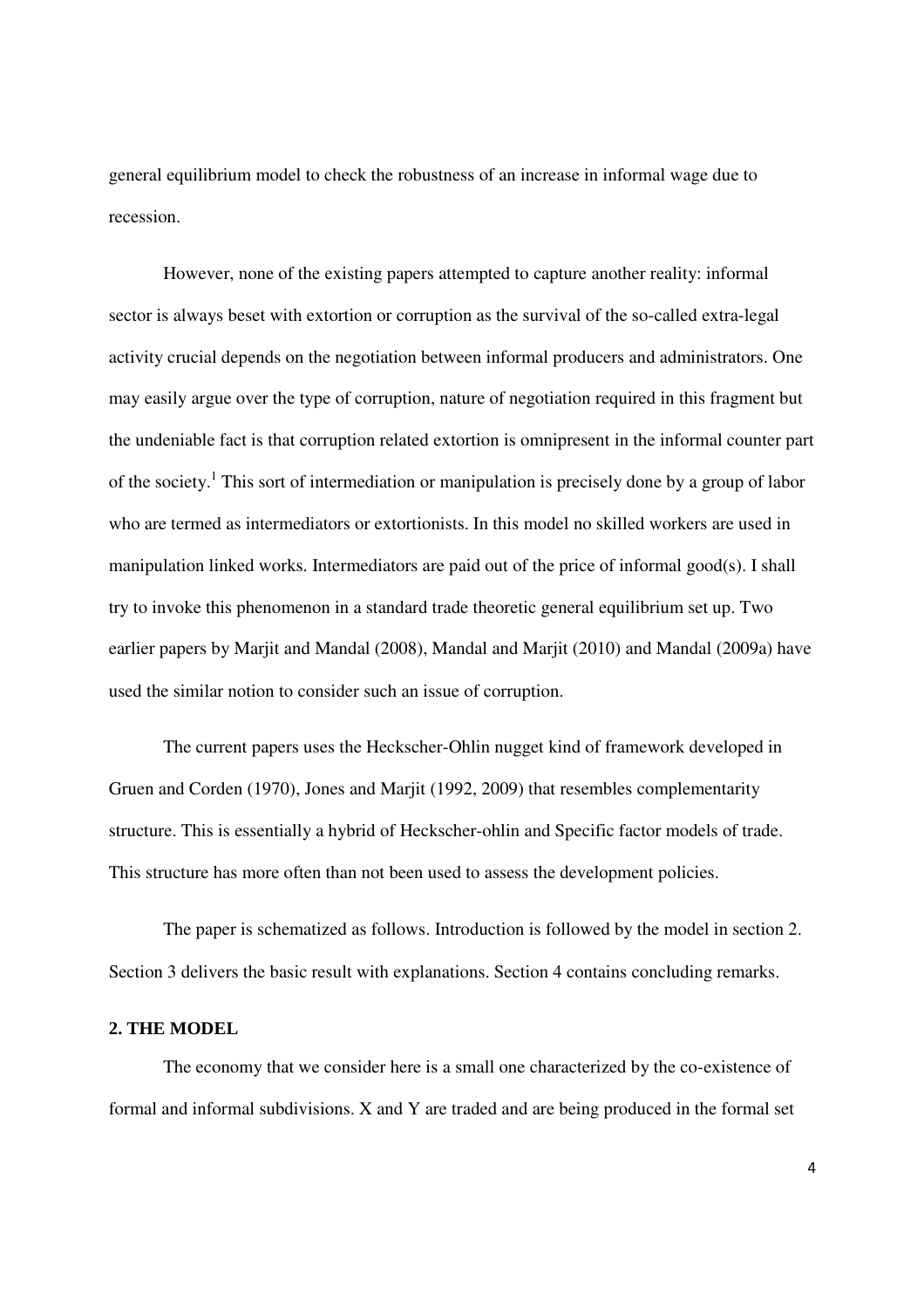up following neo-classical production function. X uses skilled labor and Y uses unskilled workforce with the homogenous capital. Capital is perfectly mobile across sectors and goods. Note that unskilled workers wage is pre-determined by trade union in Y. There is another commodity, Z, the informal good. Z is being produced the unskilled workers and homogenous capital. Unskilled wage in the informal sector is expectedly less than unionized wage since who do not find jobs in the formal part fall back on the informal counter part. No one can afford to remain unemployed. This is precisely the reason why informal sector exists as it provides means of survival to some people. And perhaps the existence of informal sector also helps satisfying the full employment criterion for the developing countries.

Corruption related intermediation in our framework switches labor from productive to corruptive activities. Thus corruption is viewed as directly unproductive profit seeking activity as some people engaged in corruption essentially avail of the arbitrage opportunities, acting as middlemen and intermediaries. Such diversion of human talent can be quite costly for the society as effective labor endowment shrinks.  $\alpha$  is the fraction of value of per unit Z that could be spent on extortionists for doing intermediation allied assignment. This is done only by unskilled workers. This sector is represented by C. Thus unskilled workers have three options: to work in Y or in Z or in C. All the markets are competitive. Competitive market for extortion ensures that lost value of output would be exactly equal to the payment made to the unskilled workers who actually do the intermediations.

The system of equations would be as follows. Note that we would be intimately following the structure of Marjit and Mandal (2008) and be using the standard symbols that are frequently used in stylized general equilibrium trade models.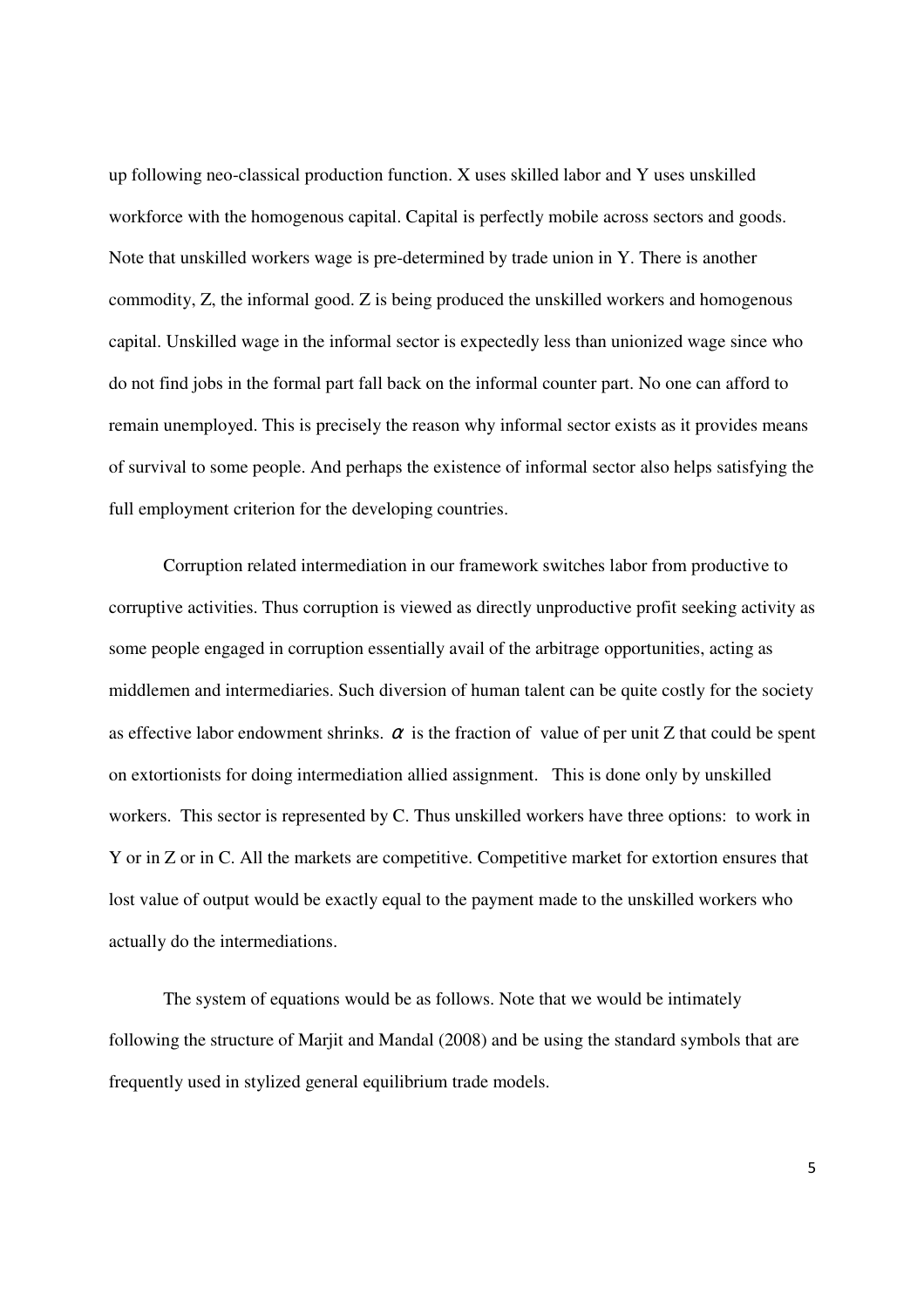Non-existence of supernormal profits entails that the competitive price equations be:

$$
w_s a_{sx} + r a_{kx} = P_x \tag{1}
$$

$$
\overline{w} a_{ly} + r a_{ky} = P_y \tag{2}
$$

$$
w a_{lz} + r a_{kz} = P_z(1 - \alpha) \tag{3}
$$

Note that  $\bar{w} > w$  because of the trade union exercise in the formal unskilled segment.

$$
w. Lc = \alpha. Pz. Z \tag{4}
$$

Factors' full employment conditions are defined as:

$$
a_{sx} \cdot X = \bar{S} \tag{5}
$$

$$
a_{ly.}Y + a_{lz.}Z = \bar{L} - Lc
$$
 (6)

$$
a_{kx} \cdot X + a_{ky} \cdot Y + a_{kz} \cdot Z = \overline{K} \tag{7}
$$

The structure we just built is merely a recursive one. X uses a specific factor in form of skilled labor (S). Y and Z share the unskilled labor as the mobile factor (L). Whereas capital (K) is perfectly mobile across all X, Y and Z. It is important to keep in mind throughout that  $\alpha$ , the degree of corruption or extortion is exogenous in the model.

We have some typical essential phenomena in our model. Only the formal goods' prices are determined from the international market and the formal unskilled workers get fixed wage rate. Formal unskilled wage is, essentially, the prime driving force of this paper. On the other hand as the informal good is non-traded no international economic shock like recession can percolate into the informal segment of the economy through price effect. Whatever happens to this segment that that would be through the changes in relative factor returns. Therefore, once the recessionary phase starts, by virtue of the structure of the model, capital gets the first jostle as unskilled wage is pre-fixed in the formal segment. Capitalists internalizing the distress would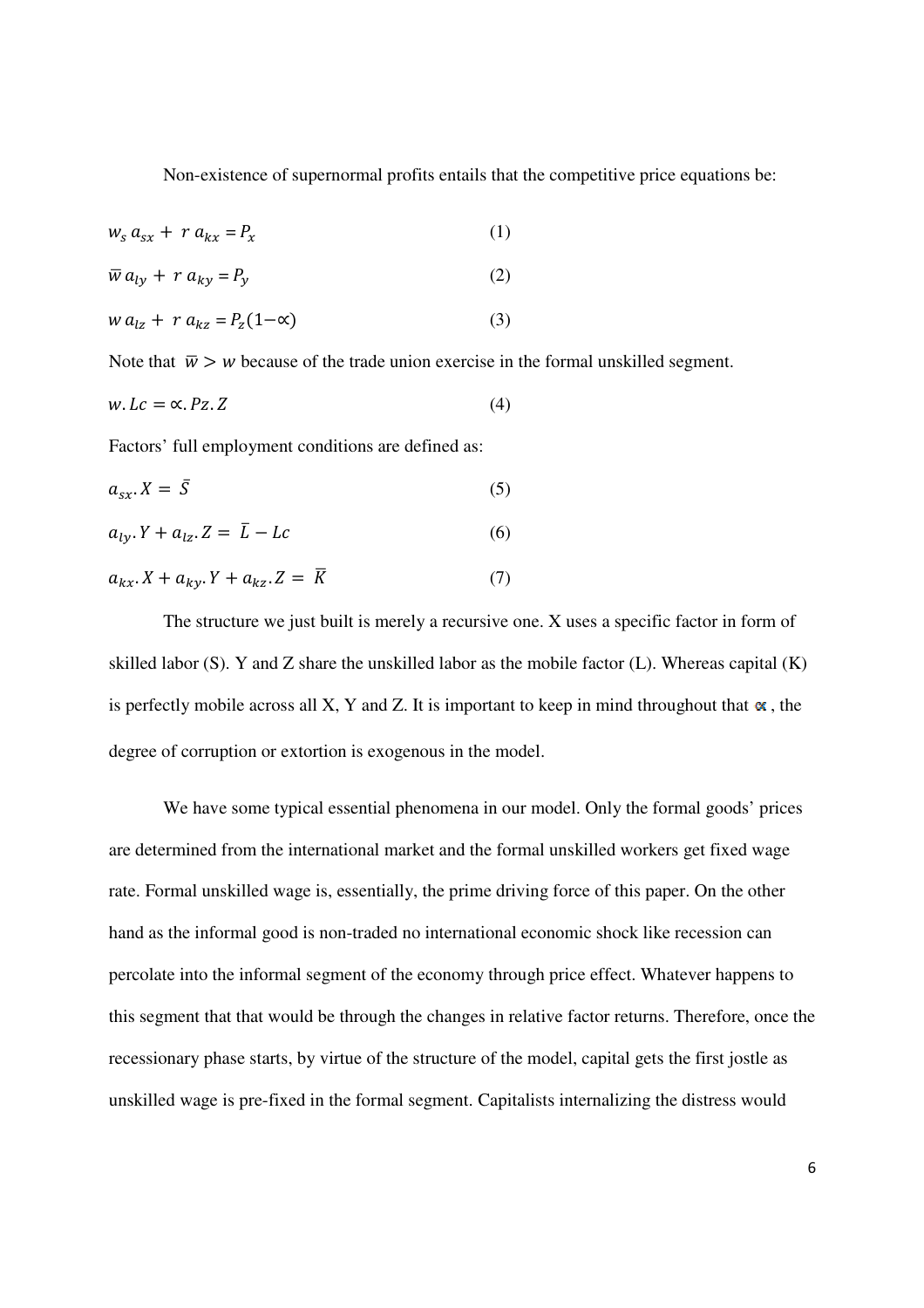help increasing the skilled workers' wage if the price of skilled goods does not alter. However, as the informal good's price remains unchanged, the informal workers must gain as the return to the mobile factor has already gone down. However, in output front there might be some interesting outcomes. After being disappointed in the formal unskilled segment capital immediately flows out and subsequently the output contracts. Whereas in the skilled segment, producers try to substitute skilled labor by relatively less costly capital. Thus the output effect here depends on the relative changes in factor return. Nevertheless, in the informal sector, as wage goes up, there could be some changes in Lc. The eventual output effects on Y and Z will substantially depend on the factor intensity comparison between Y and Z. In this paper our prime focus would be on Lc or w.Lc, the size of the intermediation activity.

Here equation (1) represents the specific factor structure while equations (2) and (3) resemble the Heckscher-Ohlin subsystem. This is how the hybrid nature of our model come into play. Px and Py are determined in the world market. r is solved for from equation (2) as wage is pre-fixed at  $\overline{w}$ .  $w_s$  can be easily calculated from (1) because r is already calculated. Thus nonunionized informal wage, w is determined from (3) for any given  $\alpha$  and Pz. By means of CRS and DMP assumptions all  $a_{ij}$  s are determined. Now let us start from any positive Lc such that  $(\overline{L} - Lc) > 0$ . Hence X is derived from (5) and Y and Z are simultaneously determined from (6) and (7) for given factor endowments.

Moreover, we can also solve for the equilibrium value of Lc or the size of the extortion sector in our model. Once w is determined the LHS of equation (4) would be an increasing function of Lc with slope w. As Lc goes up, availability of productive unskilled labor shrinks. Thus what would happen to the RHS of (4) and output of Z that crucially depends on the factor intensity assumption of Z compared to Y. If Z happens to be the labor-intensive one, output of Z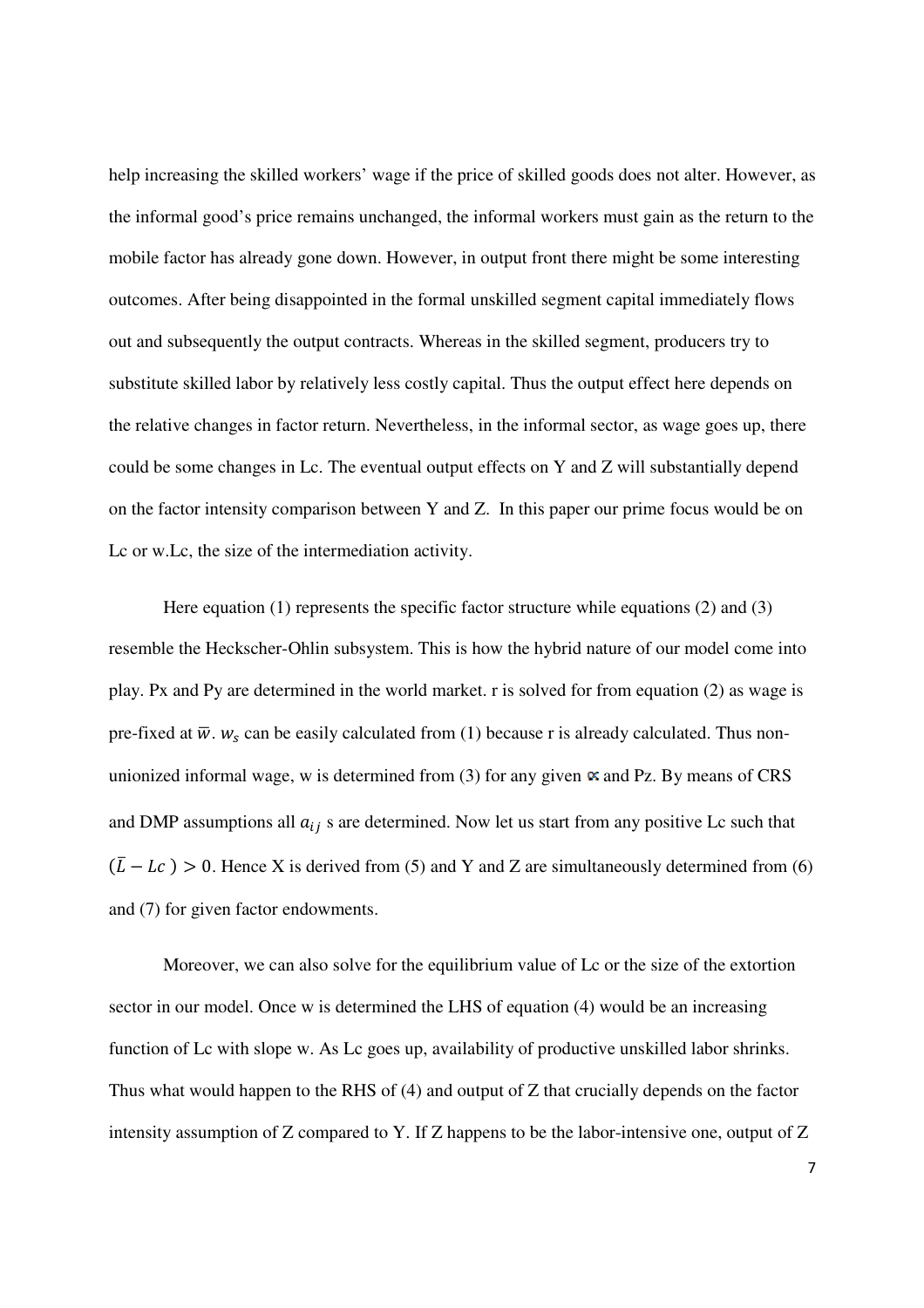must fall. Rationality suggests the assumption of a labor-intensive Z. Therefore the RHS of (4) must be declining in Lc for given given  $\alpha$  and Pz. Hence the value of equilibrium Lc is worked out for given degree of extortion, w and Pz. Determination of equilibrium Lc is shown in diagram-1.





Figure -1

Determination of equilibrium Lc for given w, Pz and  $\alpha$ 

In this model, in conjunction with the price effect caused by recession people, the real possibility of endowment effect is explored. We are not talking about that kind of Rybczynski effect which originates from a change in factor return (making the constraint less or more binding). In our model we have, in fact, two types of Rybczynski effects. One originates from change in the factors' return, the conventional way to look at the complementarity structure. The other one comes from the direct change in the unskilled labor endowment for productive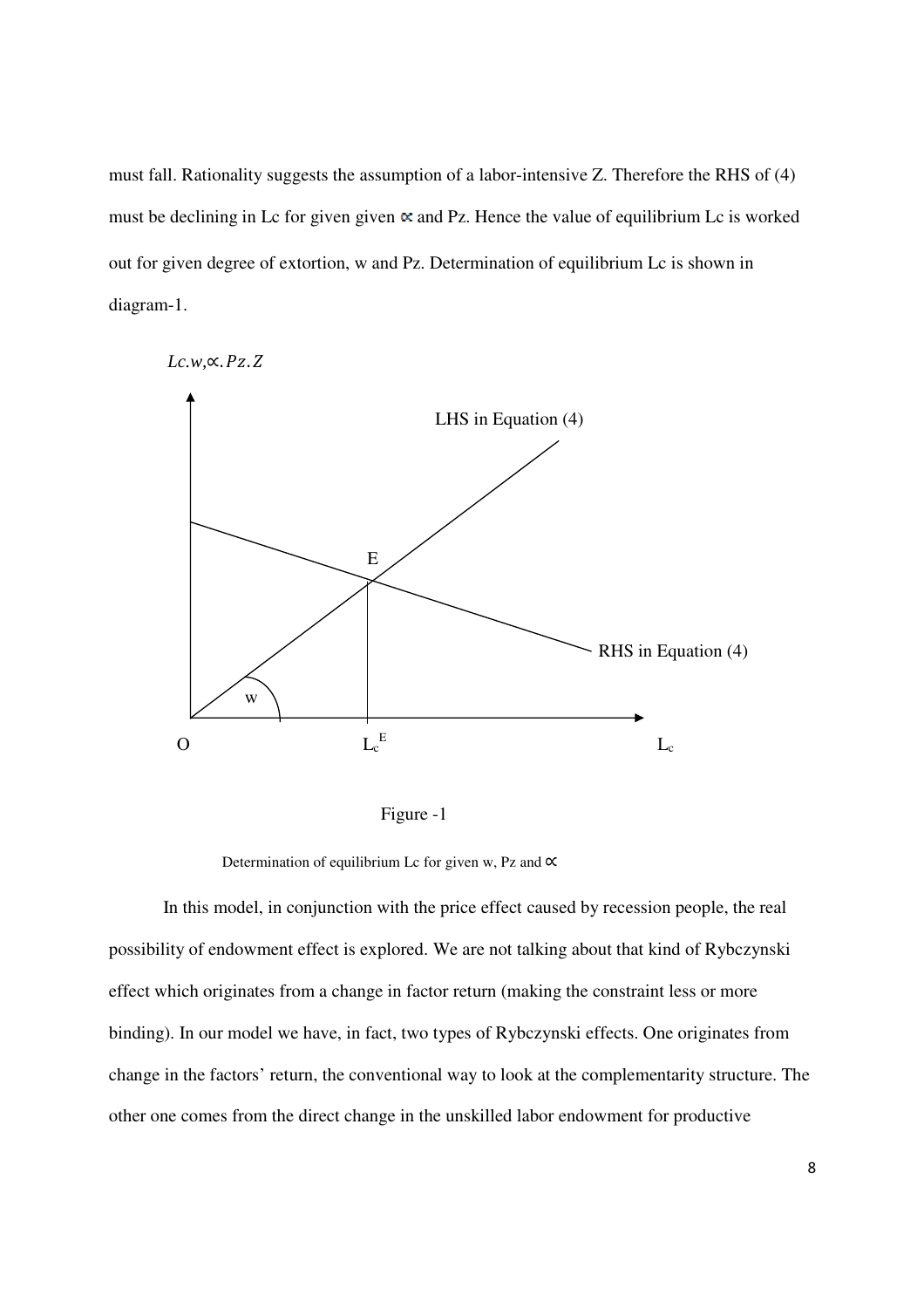purpose. Once the return to unskilled workers, w changes the output of Y and will change, depending upon the intensity of factor used. With the change in Z production the number of intermediators is likely to change. This will then and there initiate another round of Rybczynski effect. Therefore the second category of Rybczynski effect essentially enters through the change in the size of the intermediation sector that requires only unskilled labor which has another alternative employment options in the production of Y and Z.

#### **3. BASIC RESULTS AND THE EXPLANATIONS**

 In this paper my prime focus would be to check the potential effects on the size of the extortion sector and on the wage inequality conundrum consequents upon recessionary shocks. For this purpose let us start from some facts that are explored in UNCTAD secretariat calculations (2009). The report emphasizes that there is 37% decline in the price of all commodities' group excluding crude petroleum in between 2008 and January 2009. The crude petroleum price in isolation has been decreased by 67% in the same period. In case of service trade it has been observed that service export growth had started declining in the third quarter of 2008 with a sudden fall in the last quarter of 2008. Therefore, it is, by and large, accepted that prices of traded goods have been reduced in the phase of economic recession.

The comparative static properties of this model can be established by considering the effects of changes in the parameters like goods' prices. In this model the resultant effect of a decrease in the prices of the formal goods would be first felt in Y. As wage is pre-fixed, the first shove would on the capital and thus r would fall. Now, what is going to happen to the Ws that depends on the relative strengths of a fall in r and Px. Nevertheless, w would inevitably increase in the informal sector as  $\alpha$  and Pz are assumed to be constants for the time being. The change in w will invoke some adjustment process in the size of the extortion sector and subsequent changes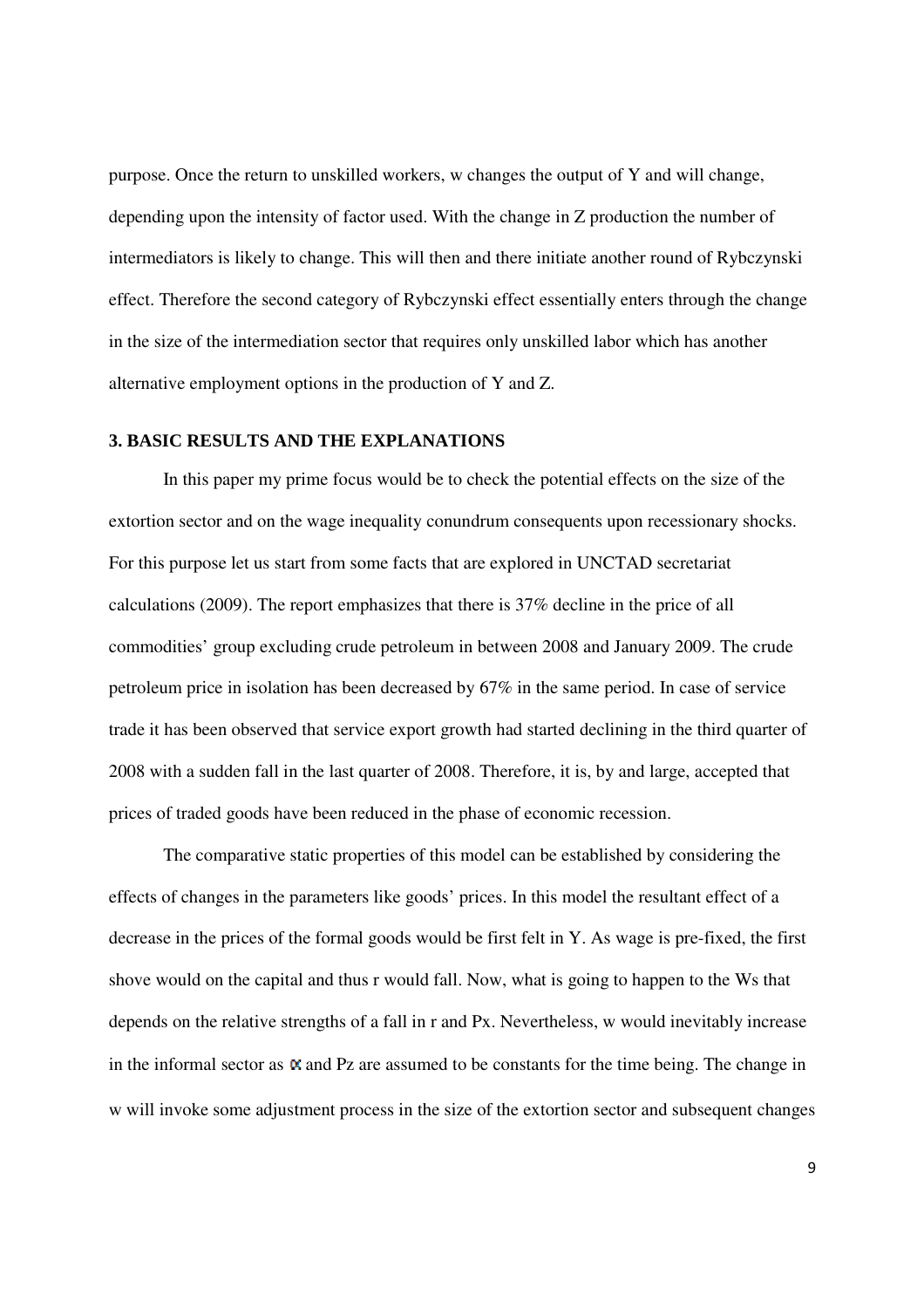in the commodity output. This would again lead to another round of adjustment in equation (4). Let us try to show the mathematical nitty-gritty through which this model works.

Totally differentiating the price equations we have

$$
\widehat{w}_s \,\theta_{sx} + \widehat{r} \,\theta_{kx} = \widehat{P}_x \tag{8}
$$

$$
\widehat{w}\theta_{ly} + \widehat{r}\theta_{ky} = \widehat{P}_y \tag{9}
$$

$$
\widehat{w}\,\theta_{lz} + \widehat{r}\,\theta_{kz} = \widehat{P}_z(1-\alpha) - \alpha.\,\widehat{\alpha} \tag{10}
$$

 $\widehat{\overline{w}} = 0$ , because  $\overline{w}$  is always pre-determined.

Setting  $\hat{\overline{w}} = 0$  in equation (9) we can solve for  $\hat{r}$  and then substituting it in (8) we get the value for  $\widehat{w}_s$ . Hence

$$
\hat{r} = \frac{\hat{P}_y}{\theta_{ky}}\tag{11}
$$

$$
\widehat{w}_s = \left(\widehat{P}_x - \frac{\widehat{P}_y}{\theta_{ky}} \theta_{kx}\right) \frac{1}{\theta_{sx}}
$$
\n(12)

Again using (11) in (10) we can have the value of  $\hat{w}$ ,

$$
\widehat{w} = \left\{ \widehat{P}_z (1 - \alpha) - \alpha, \widehat{\alpha} - \widehat{P}_y \frac{\theta_{kz}}{\theta_{ky}} \right\} \frac{1}{\theta_{lz}} \tag{13}
$$

The intuitive explanations for the value of changes are very simple to follow.<sup>2</sup> When Px and Py fall, Pz remains constant<sup>3</sup> and  $\propto$  remains constant throughout,

$$
\hat{r}<0;
$$

 $\hat{w} > 0^{4}$ ;

$$
\widehat{w}_s \ge 0 \text{ iff } \left| \frac{\theta_{kx}}{\theta_{ky}} \right| \ge \left| \frac{\widehat{p}_x}{\widehat{p}_y} \right|
$$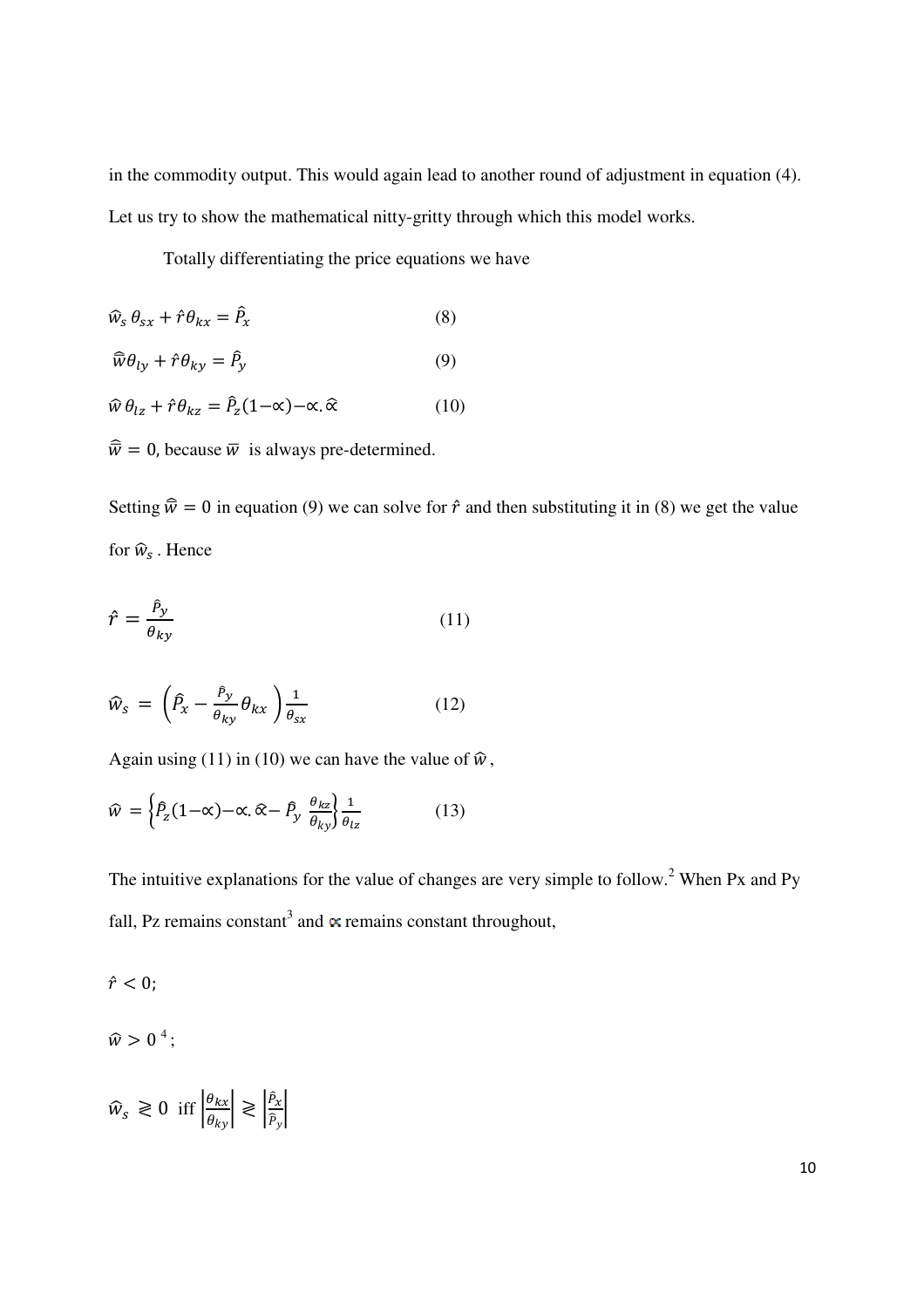$\theta_{kx}$  is likely to be greater than  $\theta_{ky}$  as skilled good normally requires more capital. Therefore, if Px falls less (more) than Py, Ws will increase (decrease).

Differentiating equation (4) one gets,

$$
\widehat{L_c} = \widehat{\alpha} + \widehat{P_z} + \widehat{Z} - \widehat{w}
$$
\n(14)

Implication of (14) is quite simple to understand. When  $\alpha$  and Pz are constants an increase in Z induce more people to be employed as intermediators while a simultaneous increase in w would affect Lc in opposite way since people's natural tendency would be to work as productive factors not as an intermediators. Therefore, a positive  $\hat{w}$  would lead to a fall in Lc.

 With any change in the goods' price there must be some sort of revision in the factor returns, these must impact the final output. As the endowments of factors are constants producer would go for substituting the factors in use depending on the elasticity of substitution, internal reallocation of factors etc. The effects on output could be systematically determined as follows.

 Let us assume that the factors' endowment are given and constants. Totally differentiating the full employment condition  $(5) - (7)$  and using the concept of elasticity of substitution one can have,

$$
\hat{X} = \hat{S} - \hat{a}_{sx} \tag{15}
$$

$$
\hat{Y}\lambda_{ly} + \hat{Z}\lambda_{lz} = \lambda_{lz}\sigma_z\theta_{kz}(\hat{w} - \hat{r}) - \lambda_{ly}\sigma_y\theta_{ky}\hat{r} - \hat{L}_c\lambda_{lc}
$$
\n(16)

$$
\hat{Y}\lambda_{ky} + \hat{Z}\lambda_{kz} = -\lambda_{kz}\sigma_z\theta_{lz}(\hat{w} - \hat{r}) + \lambda_{ky}\sigma_y\theta_{ly}\hat{r} - \lambda_{kx}\sigma_x(\hat{w}_s - \hat{r})
$$
(17)

Setting  $\hat{\alpha} = \hat{P}_z = 0$ , equation (14) can be modified as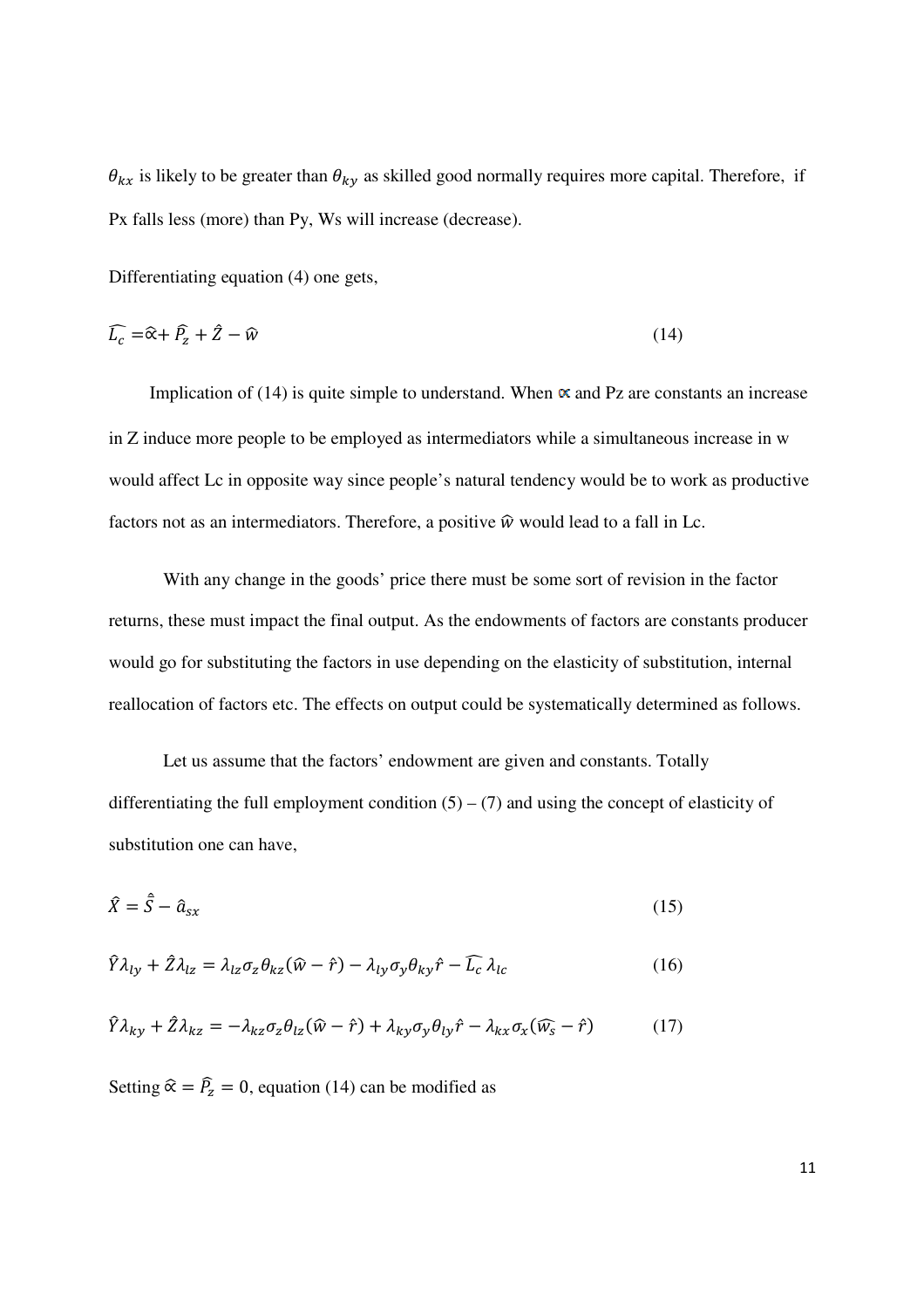$$
\widehat{L_c} - \widehat{Z} = -\widehat{w}
$$
 (18)

Where,  $\sigma_x = \frac{\hat{a}_{kx} - \hat{a}_{sx}}{\hat{w}_{s} - \hat{r}}$  $\frac{kx-\hat{a}_{SX}}{\hat{w}_s-\hat{r}}$ ;  $\sigma_y = \frac{\hat{a}_{ky}-\hat{a}_{ly}}{\hat{w}-\hat{r}}$  $\frac{dy - a_{ly}}{\hat{w} - \hat{r}}$ ,  $\sigma_z = \frac{\hat{a}_{kz} - \hat{a}_{lz}}{\hat{w} - \hat{r}}$  $W-\hat{r}$ 

Solving for  $\hat{X}$  we get

$$
\hat{X} = \sigma_x(\widehat{w_s} - \hat{r})\theta_{kx} \tag{19}
$$

However, the solutions for  $\hat{Y}$  and  $\hat{Z}$  are not very straightforward. Because the same unskilled labor is used not only in Y and Z but also in the sector C which takes care of the administrative negotiation activities. Thus, we need to go for simultaneous determination of  $\hat{Y}$ ,  $\hat{Z}$  and  $\hat{L_c}$ .

Equation (16), (17) and (18) can alternatively be represented in the following matrix form.

$$
\begin{pmatrix}\n\lambda_{ky} & \lambda_{kz} & 0 \\
\lambda_{ly} & \lambda_{lz} & \lambda_{lc} \\
0 & -1 & 1\n\end{pmatrix}\n\begin{pmatrix}\n\hat{Y} \\
\hat{Z} \\
\hat{L}_{C}\n\end{pmatrix} =\n\begin{pmatrix}\n-\lambda_{kz}\sigma_{z}\theta_{lz}(\hat{w}-\hat{r}) + \lambda_{ky}\sigma_{y}\theta_{ly}\hat{r} - \lambda_{kx}\sigma_{x}(\hat{w}_{s}-\hat{r}) \\
\lambda_{lz}\sigma_{z}\theta_{kz}(\hat{w}-\hat{r}) - \lambda_{ly}\sigma_{y}\theta_{ky}\hat{r} \\
-\hat{w}\n\end{pmatrix}
$$

Using the Cramer's rule we can simultaneously solve for  $\hat{Y}$ ,  $\hat{Z}$  and  $\hat{L}_c$ .

$$
\hat{Y} = \frac{1}{|A|} \left[ \lambda_{ky} \sigma_y \theta_{ky} \hat{r} - \lambda_{kx} \sigma_x (\widehat{w_s} - \hat{r}) - \lambda_{kz} \sigma_z \theta_{lz} (\hat{w} - \hat{r}) \{ \lambda_{lz} + \lambda_{lc} \} - \lambda_{kz} \left\{ \lambda_{lz} \sigma_z \theta_{kz} (\hat{w} - \hat{r}) - \lambda_{ly} \sigma_y \theta_{ky} \hat{r} + \lambda_{lc} \widehat{w} \} \right]
$$
\n
$$
(20)
$$

$$
\hat{Z} = \frac{1}{|A|} \left[ \lambda_{ky} \lambda_{lc} \hat{w} - \lambda_{ly} \lambda_{ky} \sigma_y \hat{r} \left( \theta_{ky} + \theta_{ly} \right) + \lambda_{ky} \lambda_{lz} \sigma_z \theta_{kz} (\hat{w} - \hat{r}) + \lambda_{ly} \lambda_{kz} \sigma_z \theta_{lz} (\hat{w} - \hat{r}) + \lambda_{ly} \lambda_{kx} \sigma_x (\hat{w}_s - \hat{r}) \right]
$$
\n(21)

$$
\begin{aligned}\n\widehat{L_c} &= \frac{1}{|A|} \big[ -\lambda_{ly} \lambda_{ky} \sigma_y \hat{r} \big( \theta_{ky} + \theta_{ly} \big) - \widehat{w} \big( \lambda_{ky} \lambda_{lz} - \lambda_{ly} \lambda_{kz} \big) + \lambda_{ky} \lambda_{lz} \sigma_z \theta_{kz} (\widehat{w} - \hat{r}) + \\
\lambda_{ly} \lambda_{kz} \sigma_z \theta_{lz} (\widehat{w} - \hat{r}) + \lambda_{ly} \lambda_{kx} \sigma_x (\widehat{w_s} - \hat{r}) \big]\n\end{aligned}
$$

(22)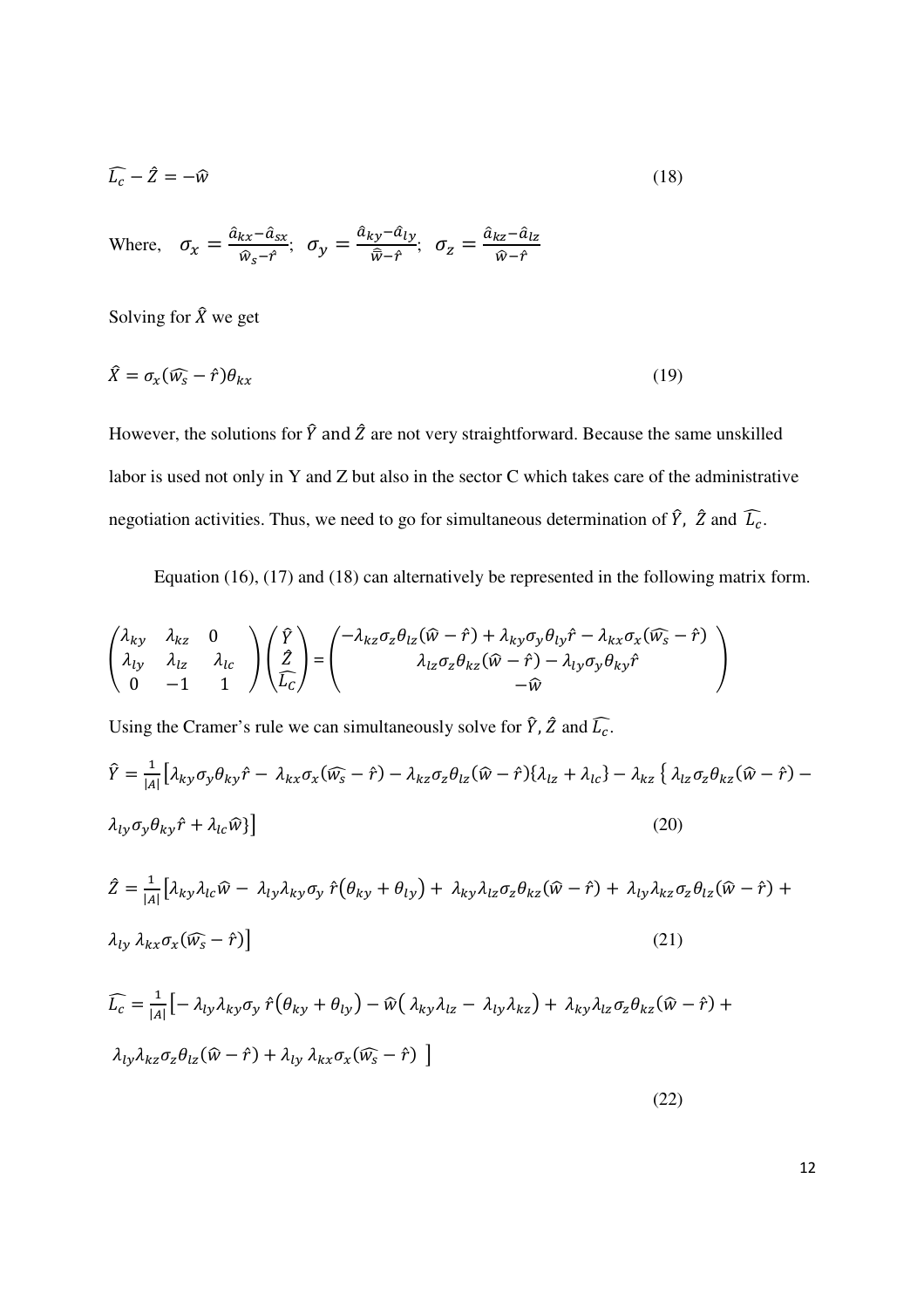Here, 
$$
|A| = \begin{vmatrix} \lambda_{ky} & \lambda_{kz} & 0 \\ \lambda_{ly} & \lambda_{lz} & \lambda_{lc} \\ 0 & -1 & 1 \end{vmatrix}
$$
  
=  $\lambda_{ky} (\lambda_{lc} + \lambda_{lz}) - \lambda_{kz} \lambda_{ly} = \lambda_{ky} - \lambda_{ly} (1 - \lambda_{kx})$  (23)  
Note that  $(1 - \lambda_{lw}) = (\lambda_{lw} + \lambda_{lv})$  And if Y is relatively capital intensive  $\lambda_{lw}$ 

Note that  $(1 - \lambda_{kx}) = (\lambda_{ky} + \lambda_{kz})$ . And if Y is relatively capital intensive,  $\lambda_{ky} > \lambda_{kz}$  or,  $\lambda_{1z} > \lambda_{1y}$ . Therefore it is most likely that  $|A| > 0$ .

Thus, if capitalists are the worst sufferers among all factors, i.e  $(\widehat{w_s} - \hat{r}) > 0$ ,  $\widehat{Y} < 0$ ;  $\widehat{Z} > 0$ . But the value of Lc is ambiguous.

$$
\widehat{L_c} \gtrless 0 \; \text{iff}
$$

$$
\begin{aligned} \left| \lambda_{ky} \lambda_{lz} \sigma_z \theta_{kz} (\hat{w} - \hat{r}) + \lambda_{ly} \lambda_{kz} \sigma_z \theta_{lz} (\hat{w} - \hat{r}) + \lambda_{ly} \lambda_{kx} \sigma_x (\widehat{w_s} - \hat{r}) - \lambda_{ly} \lambda_{ky} \sigma_y \hat{r} (\theta_{ky} + \theta_{ly}) \right| &\geq \\ \left| \widehat{w} (\lambda_{ky} \lambda_{lz} - \lambda_{ly} \lambda_{kz}) \right| \end{aligned} \tag{24}
$$

A careful investigation of equation (24) reveals that an increase in informal wage,  $\hat{w}$  is actually dampening the positive effect on Lc, nothing else. This also evident from equation (14). The change in Y and Z are also very crucial as both these goods share the same kind labor with the intermediation sector. All the effects are simultaneously captured in equation (22). However, it is most likely that Lc should increase consequent upon recession. Higher production of Z must call for more intermediators to sort out the problem of negotiation. And if Lc increases the size of the intermediation sector (= w.Lc) would increase unambiguously as  $\hat{w} > 0$  otherwise we need to weigh the positive effect caused by  $\hat{w}$  with the negative effects in equation (4).

Thus the following proposition is immediate: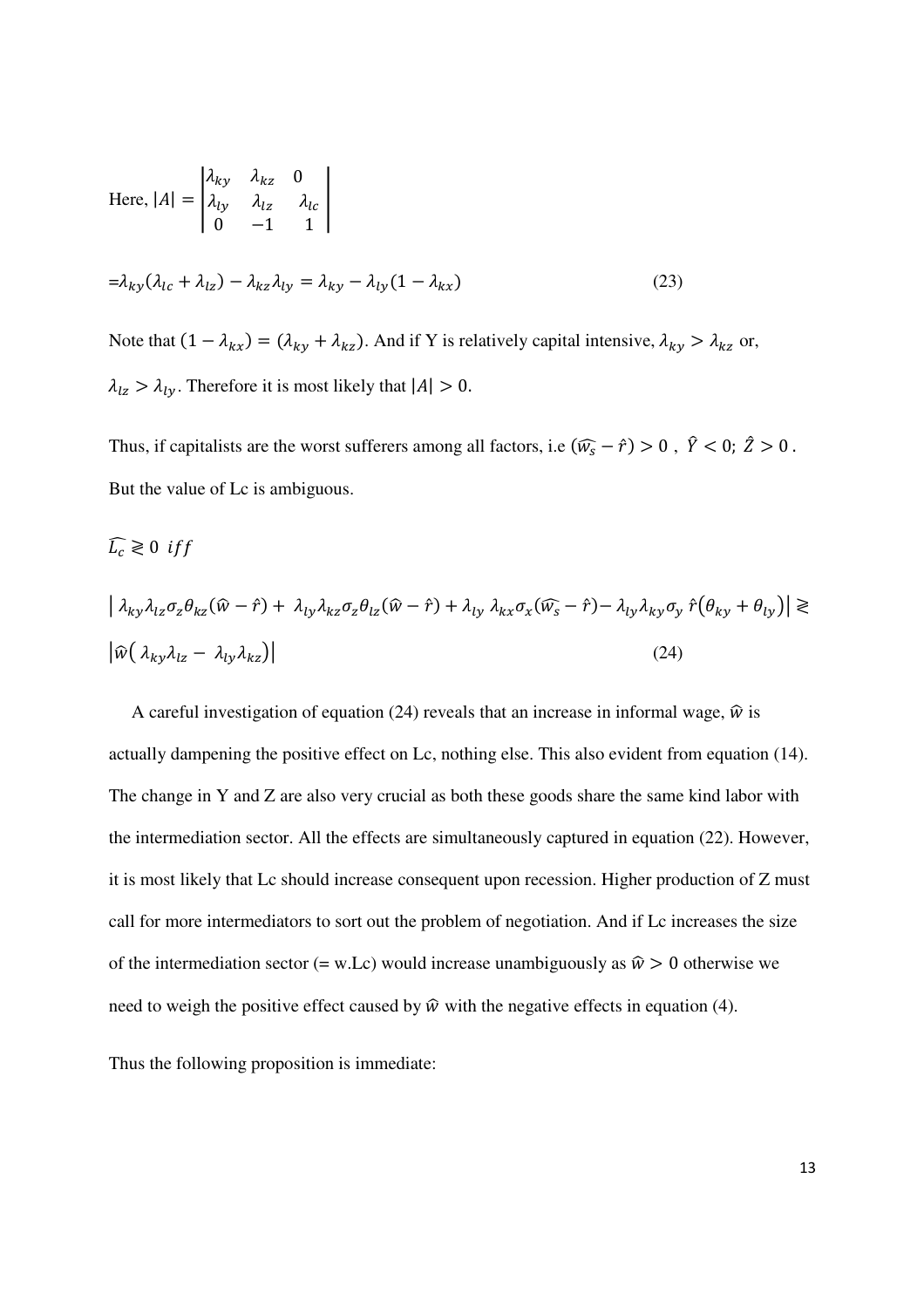**Proposition 1***: Consequent upon recession the size of the intermediation sector must expand if Y is relatively labor-intensive and the following condition is satisfied. The precise condition is* 

$$
\begin{aligned} \left| \lambda_{ky} \lambda_{lz} \sigma_z \theta_{kz} (\hat{w} - \hat{r}) + \lambda_{ly} \lambda_{kz} \sigma_z \theta_{lz} (\hat{w} - \hat{r}) + \lambda_{ly} \lambda_{kx} \sigma_x (\widehat{w_s} - \hat{r}) - \lambda_{ly} \lambda_{ky} \sigma_y \hat{r} (\theta_{ky} + \theta_{ly}) \right| &\geq \\ \left| \widehat{w} (\lambda_{ky} \lambda_{lz} - \lambda_{ly} \lambda_{kz}) \right| \end{aligned}
$$

Another interesting result that we can derive from our analysis is the implication for the existing wage inequality as (Ws-W) $>0$  to start with. If Px does not change wage inequality must reduce as W must increase. Even when Px falls wage inequality may fall if Ws falls. This will happen when  $\left|\frac{\theta_{kx}}{\theta_{ky}}\right| < \left|\frac{\hat{P}_x}{\hat{P}_y}\right|$  $\frac{\hat{P}_x}{\hat{P}_y}$ . However, if  $\left| \frac{\theta_{kx}}{\theta_{ky}} \right| > \left| \frac{\hat{P}_x}{\hat{P}_y} \right|$  $\frac{f(x)}{f_y}$ , the outcome in relative wage distribution front is really unclear. In this circumstances the wage-inequality problem will worsen (or ameliorate) if  $\left| \left( \widehat{P}_x - \frac{\widehat{P}_y}{\theta_{1x}} \right) \right|$  $\frac{P_y}{\theta_{ky}} \theta_{kx}$   $\frac{1}{\theta_{sx}} \ge \left| \left\{ \hat{P}_z(1-\alpha) - \alpha, \hat{\alpha} - \hat{P}_y \right\} \right|$  $\theta_{kz}$  $\frac{\theta_{kz}}{\theta_{ky}}\frac{1}{\theta_{lz}}$ .

# **4. CONCLUDING REMARKS**

In this paper I have constructed a general equilibrium trade model using the hybrid structure of Heckscher-Ohlin and Specific Factor model with a corrupt informal sector to substantiate what could happen to the size of the intermediation sector due to an economic recession. It has been shown that the size is likely to increase. This paper also has an inference regarding the wage-inequality problem. If skilled good's price does not decrease much compared to the unskilled formal good, wage-inequality must fall.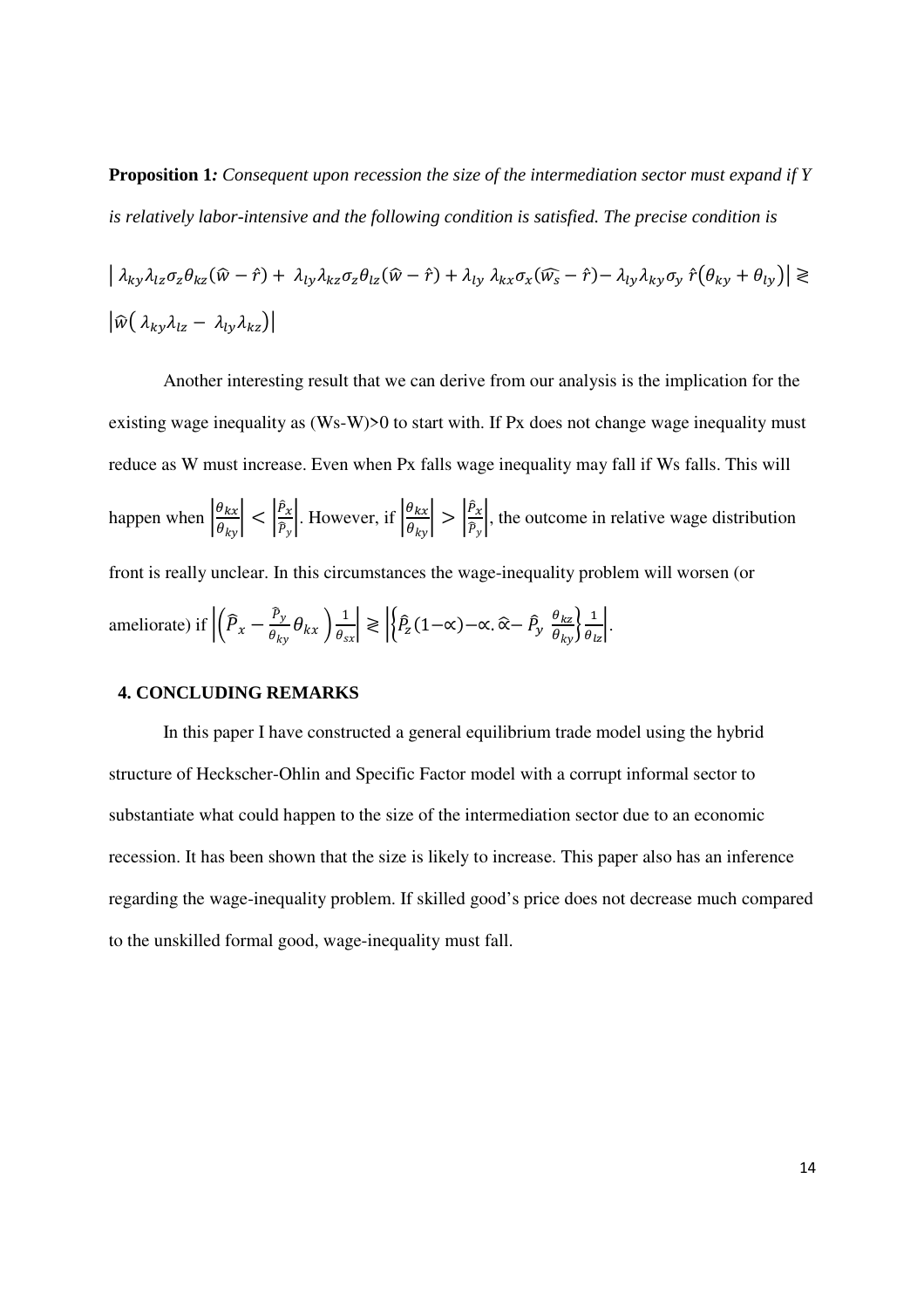# **Footnote**

- 1. For a detailed analysis of the causes of the existence of the informal sector interested readers may look at Marjit and Kar (2009), Marjit (2009). Marjit and Kar (2009) clearly elaborates the interconnectedness of the informal sector with other sectors of the economy and some policy implications.
- 2. One can refer to Mandal (2009b) for a detailed explanation.
- 3. When the informal good is considered to be a substitute for the formal unskilled good price of the informal good should rise in the recessionary situation. Traditionally formal good's price is greater than that of informal good. People's demand for relatively cheaper good will increase that would pull up Pz.
- 4. If  $P_z$  rises and w will increase further.